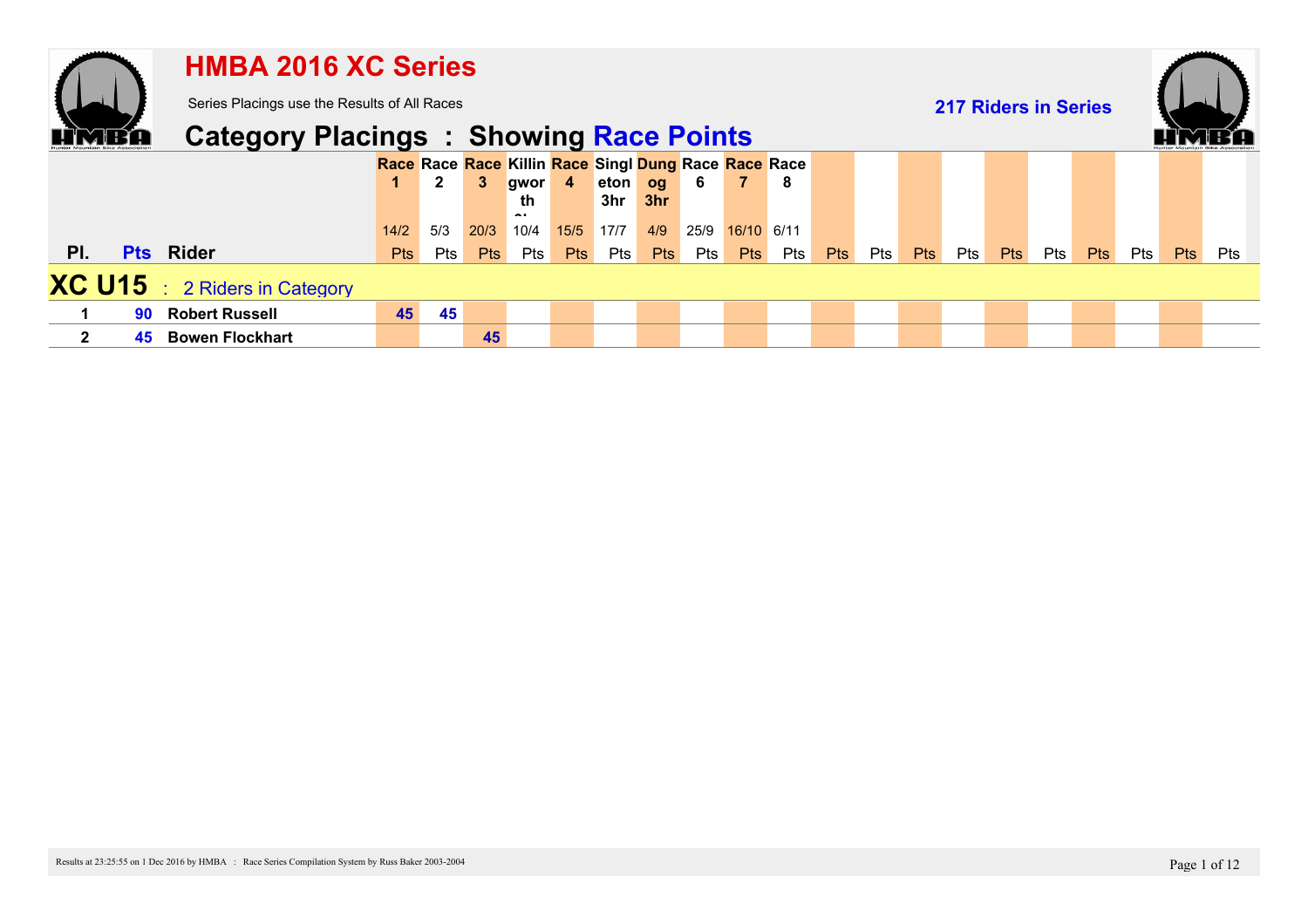|                |                 | <b>HMBA 2016 XC Series</b>                     |                |              |      |      |                  |                                                      |     |      |                |     |     |     |            |     |                             |     |     |     |            |     |
|----------------|-----------------|------------------------------------------------|----------------|--------------|------|------|------------------|------------------------------------------------------|-----|------|----------------|-----|-----|-----|------------|-----|-----------------------------|-----|-----|-----|------------|-----|
|                |                 | Series Placings use the Results of All Races   |                |              |      |      |                  |                                                      |     |      |                |     |     |     |            |     | <b>217 Riders in Series</b> |     |     |     |            |     |
|                |                 | <b>Category Placings : Showing Race Points</b> |                |              |      |      |                  |                                                      |     |      |                |     |     |     |            |     |                             |     |     |     |            |     |
|                |                 |                                                |                |              |      |      |                  | Race Race Race Killin Race Singl Dung Race Race Race |     |      |                |     |     |     |            |     |                             |     |     |     |            |     |
|                |                 |                                                | 1              | $\mathbf{2}$ | 3    | gwor | $\boldsymbol{4}$ | eton                                                 | og  | 6    | $\overline{7}$ | 8   |     |     |            |     |                             |     |     |     |            |     |
|                |                 |                                                |                |              |      | th   |                  | 3hr                                                  | 3hr |      |                |     |     |     |            |     |                             |     |     |     |            |     |
|                |                 |                                                | $14/2$         | 5/3          | 20/3 | 10/4 | 15/5             | $\boxed{17/7}$                                       | 4/9 | 25/9 | 16/10 6/11     |     |     |     |            |     |                             |     |     |     |            |     |
| PI.            |                 | <b>Pts</b> Rider                               | <b>Pts</b>     | Pts          | Pts  | Pts  | <b>Pts</b>       | Pts                                                  | Pts | Pts  | Pts            | Pts | Pts | Pts | <b>Pts</b> | Pts | Pts                         | Pts | Pts | Pts | <b>Pts</b> | Pts |
|                |                 | XC A Grade Men : 20 Riders in Category         |                |              |      |      |                  |                                                      |     |      |                |     |     |     |            |     |                             |     |     |     |            |     |
| 1              | 180             | <b>Alexander Moore</b>                         | 30             | 40           |      |      | 25               |                                                      |     | 40   | 40             | 5   |     |     |            |     |                             |     |     |     |            |     |
| $\mathbf{2}$   | 149             | <b>Steven Todkill</b>                          |                |              | 33   | 40   |                  | 36                                                   | 40  |      |                |     |     |     |            |     |                             |     |     |     |            |     |
| 3              | 122             | <b>Shane Gillet</b>                            | 41             | 45           | 36   |      |                  |                                                      |     |      |                |     |     |     |            |     |                             |     |     |     |            |     |
| 4              | 90              | <b>Mitch Lozinski</b>                          |                |              |      |      |                  |                                                      |     | 45   | 45             |     |     |     |            |     |                             |     |     |     |            |     |
| 5              | 85              | <b>Andrew Lloyd</b>                            |                |              |      | 45   | 40               |                                                      |     |      |                |     |     |     |            |     |                             |     |     |     |            |     |
| 5              | 85              | <b>Jason Hewitt</b>                            |                |              | 40   |      |                  |                                                      |     |      |                | 45  |     |     |            |     |                             |     |     |     |            |     |
| $\overline{7}$ | 84              | <b>Max Carter</b>                              | 27             |              |      |      | 27               | 30                                                   |     |      |                |     |     |     |            |     |                             |     |     |     |            |     |
| 8              | 81              | <b>Bryan Dunkin</b>                            | 40             |              |      |      | 36               |                                                      |     |      | $5\phantom{1}$ |     |     |     |            |     |                             |     |     |     |            |     |
| 8              | 81              | <b>Cameron Ivory</b>                           | 45             |              |      | 36   |                  |                                                      |     |      |                |     |     |     |            |     |                             |     |     |     |            |     |
| 10             | 78              | <b>Liam McGuire</b>                            |                |              |      |      | 33               |                                                      |     |      | $5\phantom{1}$ | 40  |     |     |            |     |                             |     |     |     |            |     |
| 11             | 76              | <b>Martin Wisata</b>                           |                |              |      |      |                  | 40                                                   |     | 36   |                |     |     |     |            |     |                             |     |     |     |            |     |
| 12             | 66              | <b>Adam Smithson</b>                           | 36             |              |      |      | 30               |                                                      |     |      |                |     |     |     |            |     |                             |     |     |     |            |     |
| 13             | 45              | <b>Max Richardson</b>                          |                |              |      |      |                  | 45                                                   |     |      |                |     |     |     |            |     |                             |     |     |     |            |     |
| 13             | 45              | <b>Stefan Merriman</b>                         |                |              |      |      | 45               |                                                      |     |      |                |     |     |     |            |     |                             |     |     |     |            |     |
| 13             | 45              | <b>Stu Adams</b>                               |                |              | 45   |      |                  |                                                      |     |      |                |     |     |     |            |     |                             |     |     |     |            |     |
| 16             | 36              | Benjamin Jacka                                 |                | 36           |      |      |                  |                                                      |     |      |                |     |     |     |            |     |                             |     |     |     |            |     |
| 17             | 33              | <b>Gilbert Romane</b>                          |                |              |      |      |                  | 33                                                   |     |      |                |     |     |     |            |     |                             |     |     |     |            |     |
| 17             | 33 <sub>°</sub> | <b>Luke McBlane</b>                            | 33             |              |      |      |                  |                                                      |     |      |                |     |     |     |            |     |                             |     |     |     |            |     |
| 19             | 30              | Joshua McBlane                                 | 30             |              |      |      |                  |                                                      |     |      |                |     |     |     |            |     |                             |     |     |     |            |     |
| 20             | 5               | <b>Chris Chapman</b>                           | 5 <sup>5</sup> |              |      |      |                  |                                                      |     |      |                |     |     |     |            |     |                             |     |     |     |            |     |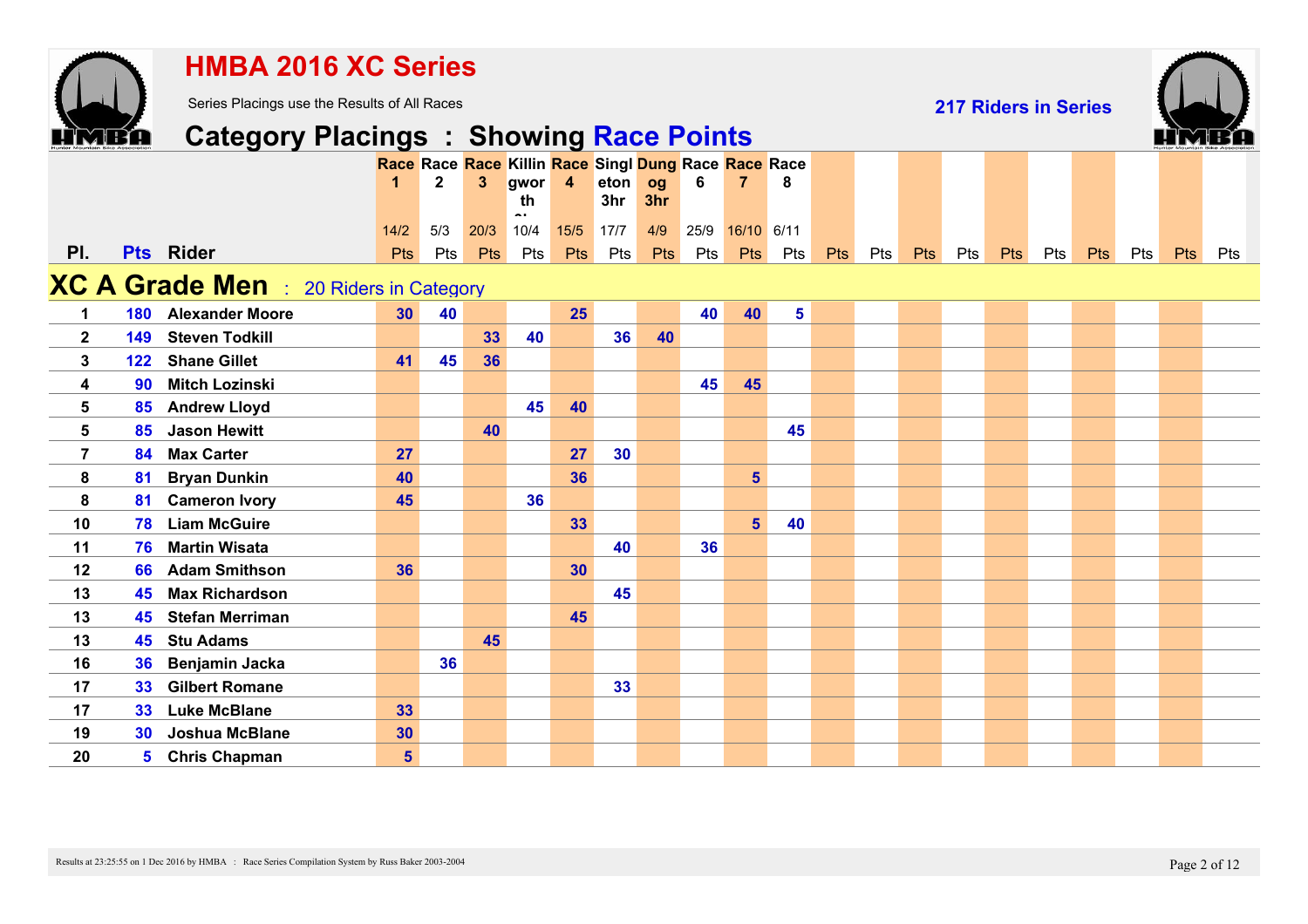|              |    | <b>HMBA 2016 XC Series</b>                     |                    |              |                    |                         |            |                                                                        |                   |             |                |                   |            |     |            |                             |     |     |            |     |            |            |
|--------------|----|------------------------------------------------|--------------------|--------------|--------------------|-------------------------|------------|------------------------------------------------------------------------|-------------------|-------------|----------------|-------------------|------------|-----|------------|-----------------------------|-----|-----|------------|-----|------------|------------|
|              |    | Series Placings use the Results of All Races   |                    |              |                    |                         |            |                                                                        |                   |             |                |                   |            |     |            | <b>217 Riders in Series</b> |     |     |            |     |            |            |
|              |    | <b>Category Placings : Showing Race Points</b> |                    |              |                    |                         |            |                                                                        |                   |             |                |                   |            |     |            |                             |     |     |            |     |            |            |
|              |    |                                                |                    | $\mathbf{2}$ | 3                  | gwor 4<br>th.           |            | Race Race Race Killin Race Singl Dung Race Race Race<br>eton og<br>3hr | 3hr               | $-6$        | $\overline{7}$ | - 8               |            |     |            |                             |     |     |            |     |            |            |
| PI.          |    | <b>Pts</b> Rider                               | 14/2<br><b>Pts</b> | 5/3<br>Pts   | 20/3<br><b>Pts</b> | $\sim$ .<br>10/4<br>Pts | <b>Pts</b> | 15/5 17/7<br>Pts                                                       | 4/9<br><b>Pts</b> | 25/9<br>Pts | <b>Pts</b>     | 16/10 6/11<br>Pts | <b>Pts</b> | Pts | <b>Pts</b> | Pts                         | Pts | Pts | <b>Pts</b> | Pts | <b>Pts</b> | <b>Pts</b> |
|              |    | <b>XC A Grade Women</b> : 4 Riders in Category |                    |              |                    |                         |            |                                                                        |                   |             |                |                   |            |     |            |                             |     |     |            |     |            |            |
|              | 90 | <b>Holly Khan</b>                              |                    |              |                    |                         |            | 45                                                                     |                   | 45          |                |                   |            |     |            |                             |     |     |            |     |            |            |
|              | 90 | <b>Sue Tripney</b>                             |                    |              | 45                 |                         |            |                                                                        | 45                |             |                |                   |            |     |            |                             |     |     |            |     |            |            |
| $\mathbf{3}$ | 45 | <b>Alissa Rogers</b>                           |                    |              |                    |                         |            |                                                                        | 45                |             |                |                   |            |     |            |                             |     |     |            |     |            |            |
| 4            | 36 | <b>Charlie McCabe</b>                          |                    |              |                    |                         |            | 36                                                                     |                   |             |                |                   |            |     |            |                             |     |     |            |     |            |            |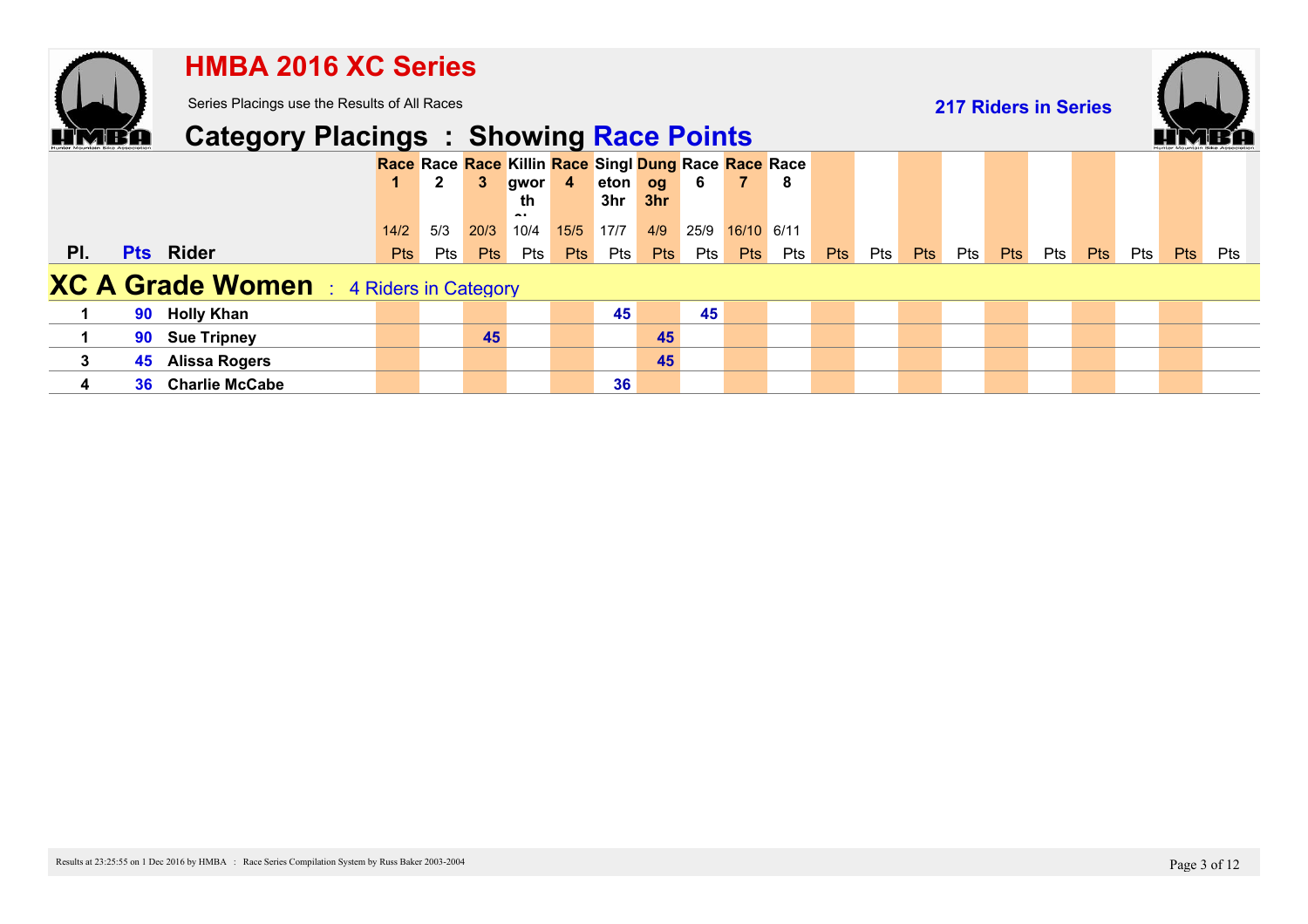|                |     | <b>HMBA 2016 XC Series</b>                     |            |                |                  |                              |                         |             |            |                 |                                                      |     |            |     |            |     |                             |     |     |     |            |     |
|----------------|-----|------------------------------------------------|------------|----------------|------------------|------------------------------|-------------------------|-------------|------------|-----------------|------------------------------------------------------|-----|------------|-----|------------|-----|-----------------------------|-----|-----|-----|------------|-----|
|                |     | Series Placings use the Results of All Races   |            |                |                  |                              |                         |             |            |                 |                                                      |     |            |     |            |     | <b>217 Riders in Series</b> |     |     |     |            |     |
|                |     | <b>Category Placings : Showing Race Points</b> |            |                |                  |                              |                         |             |            |                 |                                                      |     |            |     |            |     |                             |     |     |     |            |     |
|                |     |                                                |            |                |                  |                              |                         |             |            |                 | Race Race Race Killin Race Singl Dung Race Race Race |     |            |     |            |     |                             |     |     |     |            |     |
|                |     |                                                |            | $\overline{2}$ | $\overline{3}$   | gwor<br>th                   | $\overline{\mathbf{4}}$ | eton<br>3hr | og<br>3hr  | 6               | 7                                                    | 8   |            |     |            |     |                             |     |     |     |            |     |
|                |     |                                                | 14/2       | 5/3            | 20/3             | $\ddot{\phantom{a}}$<br>10/4 | 15/5                    | 17/7        | 4/9        | 25/9            | 16/10 6/11                                           |     |            |     |            |     |                             |     |     |     |            |     |
| PI.            |     | <b>Pts</b> Rider                               | <b>Pts</b> | Pts            | Pts              | Pts                          | Pts                     | Pts         | <b>Pts</b> | Pts             | Pts                                                  | Pts | <b>Pts</b> | Pts | <b>Pts</b> | Pts | Pts                         | Pts | Pts | Pts | <b>Pts</b> | Pts |
|                |     | <b>XC B Grade Men</b> : 46 Riders in Category  |            |                |                  |                              |                         |             |            |                 |                                                      |     |            |     |            |     |                             |     |     |     |            |     |
| $\mathbf 1$    |     | 216 Keith Bruce                                | 15         | 19             | $\boldsymbol{8}$ | 27                           | 19                      | 27          | 23         | 27              | 30 <sub>o</sub>                                      | 21  |            |     |            |     |                             |     |     |     |            |     |
| $\mathbf{2}$   | 208 | <b>Geoffrey Dunkin</b>                         | 36         |                | 30               | 36                           | 45                      | 25          |            |                 | 36                                                   |     |            |     |            |     |                             |     |     |     |            |     |
| 3              | 156 | <b>Joel Allan</b>                              |            |                |                  |                              |                         | 39          | 27         |                 | 45                                                   | 45  |            |     |            |     |                             |     |     |     |            |     |
| 4              | 138 | <b>Gregory Knight</b>                          | 21         | 21             | 9                |                              | 27                      | 30          |            |                 |                                                      | 30  |            |     |            |     |                             |     |     |     |            |     |
| 4              | 138 | <b>Tony Brown</b>                              | 33         | 36             | 36               |                              |                         | 33          |            |                 |                                                      |     |            |     |            |     |                             |     |     |     |            |     |
| 6              | 132 | <b>Joel Davies</b>                             |            | 23             | 12               | 23                           | 21                      |             | 30         |                 |                                                      | 23  |            |     |            |     |                             |     |     |     |            |     |
| $\overline{7}$ | 115 | <b>Paul Monk</b>                               |            | 25             | 17               | 33                           |                         |             |            |                 |                                                      | 40  |            |     |            |     |                             |     |     |     |            |     |
| 8              | 113 | <b>Daniel Mcilwain</b>                         | 27         | 30             | 23               |                              | 33                      |             |            |                 |                                                      |     |            |     |            |     |                             |     |     |     |            |     |
| 8              | 113 | <b>Mark Russell</b>                            |            |                |                  |                              |                         |             | 40         | 40              |                                                      | 33  |            |     |            |     |                             |     |     |     |            |     |
| 10             | 112 | <b>Lachlan BAKEWELL-</b>                       |            |                |                  |                              |                         |             |            | 36              | 40                                                   | 36  |            |     |            |     |                             |     |     |     |            |     |
| 11             | 110 | <b>Jacob Clarke</b>                            | 25         |                | 13               |                              | 36                      |             | 36         |                 |                                                      |     |            |     |            |     |                             |     |     |     |            |     |
| 12             | 90  | <b>Kai Bruce</b>                               |            |                |                  |                              |                         |             |            | 30 <sup>°</sup> | 33                                                   | 27  |            |     |            |     |                             |     |     |     |            |     |
| 12             | 90  | <b>Ricky Kalisz</b>                            |            | 45             | 45               |                              |                         |             |            |                 |                                                      |     |            |     |            |     |                             |     |     |     |            |     |
| 12             | 90  | <b>Sean Mahony</b>                             |            |                |                  |                              |                         | 45          | 45         |                 |                                                      |     |            |     |            |     |                             |     |     |     |            |     |
| 15             | 85  | <b>Pete Sugden</b>                             |            |                |                  |                              |                         | 40          | 45         |                 |                                                      |     |            |     |            |     |                             |     |     |     |            |     |
| 16             | 67  | <b>Ronald Chapman</b>                          |            | 27             |                  | 40                           |                         |             |            |                 |                                                      |     |            |     |            |     |                             |     |     |     |            |     |
| 17             | 66  | <b>Peter Sugden</b>                            |            |                | 21               |                              |                         |             |            | 45              |                                                      |     |            |     |            |     |                             |     |     |     |            |     |
| 18             | 64  | <b>Stuart Lee</b>                              |            |                | 19               | 45                           |                         |             |            |                 |                                                      |     |            |     |            |     |                             |     |     |     |            |     |
| 19             | 60  | <b>Stephen Ryan</b>                            | 30         |                |                  |                              | 30                      |             |            |                 |                                                      |     |            |     |            |     |                             |     |     |     |            |     |
| 20             | 50  | <b>Rohan Betts</b>                             | 23         |                | 27               |                              |                         |             |            |                 |                                                      |     |            |     |            |     |                             |     |     |     |            |     |
| 21             | 44  | <b>Tony Borrott</b>                            |            |                |                  | 21                           |                         | 23          |            |                 |                                                      |     |            |     |            |     |                             |     |     |     |            |     |
| 22             | 40  | <b>Bradley Goff</b>                            |            | 40             |                  |                              |                         |             |            |                 |                                                      |     |            |     |            |     |                             |     |     |     |            |     |
| 22             | 40  | <b>David Tattis</b>                            |            |                | 40               |                              |                         |             |            |                 |                                                      |     |            |     |            |     |                             |     |     |     |            |     |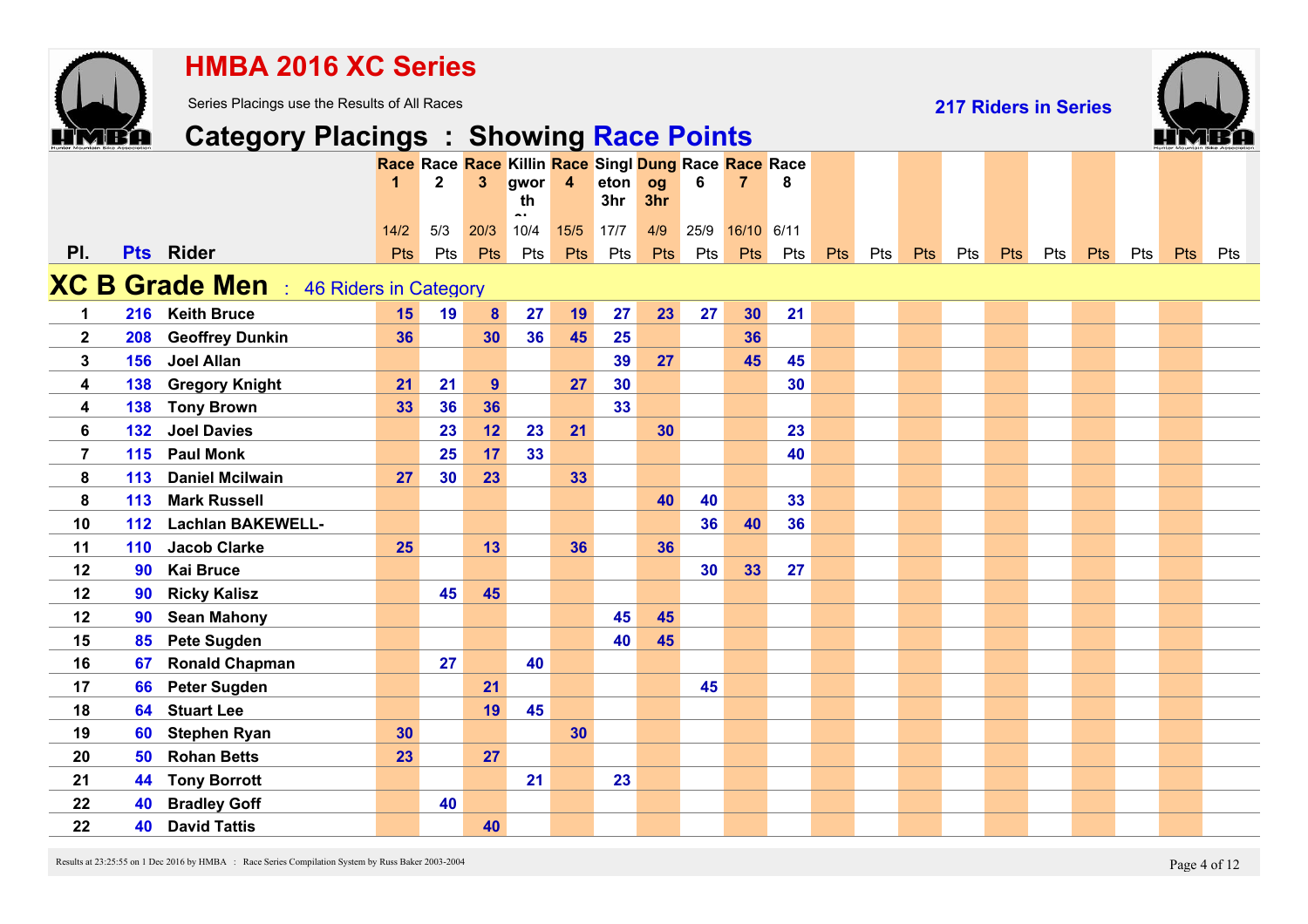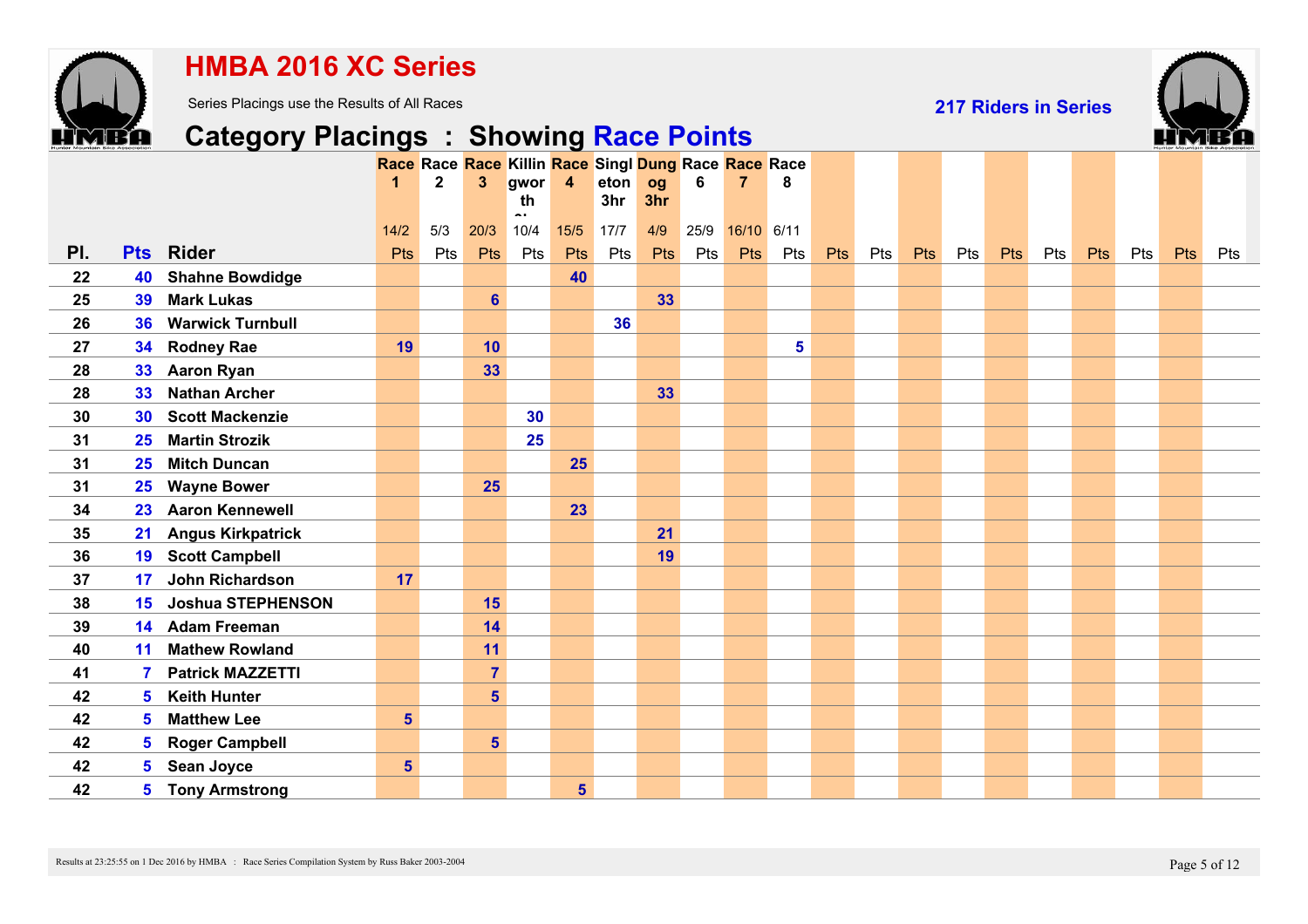|                  |    | <b>HMBA 2016 XC Series</b>                      |                    |                                                                      |             |                             |                |             |                   |             |                   |     |            |     |            |     |                             |     |     |     |            |     |
|------------------|----|-------------------------------------------------|--------------------|----------------------------------------------------------------------|-------------|-----------------------------|----------------|-------------|-------------------|-------------|-------------------|-----|------------|-----|------------|-----|-----------------------------|-----|-----|-----|------------|-----|
|                  |    | Series Placings use the Results of All Races    |                    |                                                                      |             |                             |                |             |                   |             |                   |     |            |     |            |     | <b>217 Riders in Series</b> |     |     |     |            |     |
|                  |    | <b>Category Placings : Showing Race Points</b>  |                    |                                                                      |             |                             |                |             |                   |             |                   |     |            |     |            |     |                             |     |     |     |            |     |
|                  |    |                                                 |                    | Race Race Race Killin Race Singl Dung Race Race Race<br>$\mathbf{2}$ | 3           | gwor<br>th<br>$\sim$ $\sim$ | $\overline{4}$ | eton<br>3hr | og<br>3hr         | 6           | 7                 | 8   |            |     |            |     |                             |     |     |     |            |     |
| PI.              |    | Pts Rider                                       | 14/2<br><b>Pts</b> | 5/3<br>Pts                                                           | 20/3<br>Pts | 10/4<br>Pts                 | $15/5$<br>Pts  | 17/7<br>Pts | 4/9<br><b>Pts</b> | 25/9<br>Pts | 16/10 6/11<br>Pts | Pts | <b>Pts</b> | Pts | <b>Pts</b> | Pts | <b>Pts</b>                  | Pts | Pts | Pts | <b>Pts</b> | Pts |
|                  |    | <b>XC B Grade Women</b> : 15 Riders in Category |                    |                                                                      |             |                             |                |             |                   |             |                   |     |            |     |            |     |                             |     |     |     |            |     |
| $\mathbf 1$      |    | 90 Su Pretto                                    | 45                 |                                                                      |             |                             | 45             |             |                   |             |                   |     |            |     |            |     |                             |     |     |     |            |     |
| $\mathbf{2}$     | 85 | <b>Emily Dreaper</b>                            |                    |                                                                      | 40          |                             |                |             |                   |             | 45                |     |            |     |            |     |                             |     |     |     |            |     |
| $\mathbf 2$      | 85 | <b>Nicole Sutton</b>                            |                    |                                                                      | 45          |                             |                | 40          |                   |             |                   |     |            |     |            |     |                             |     |     |     |            |     |
| $\boldsymbol{4}$ | 76 | <b>Clare Williams</b>                           |                    |                                                                      |             |                             | 36             |             |                   |             | 40                |     |            |     |            |     |                             |     |     |     |            |     |
| $5\phantom{.0}$  | 73 | <b>Lynette Fahey</b>                            |                    |                                                                      |             |                             | 33             |             | 40                |             |                   |     |            |     |            |     |                             |     |     |     |            |     |
| $6\phantom{a}$   | 72 | <b>Sally-Anne Henderson</b>                     |                    |                                                                      | 27          |                             |                | 45          |                   |             |                   |     |            |     |            |     |                             |     |     |     |            |     |
| $\overline{7}$   | 55 | <b>Louise Jones</b>                             |                    |                                                                      | 25          |                             | 30             |             |                   |             |                   |     |            |     |            |     |                             |     |     |     |            |     |
| 8                | 45 | <b>Debra Carlin</b>                             |                    |                                                                      |             | 45                          |                |             |                   |             |                   |     |            |     |            |     |                             |     |     |     |            |     |
| 9                | 40 | <b>Laura Renshaw</b>                            |                    |                                                                      |             |                             | 40             |             |                   |             |                   |     |            |     |            |     |                             |     |     |     |            |     |
| 9                | 40 | <b>Solitaire Gadsby</b>                         |                    |                                                                      |             |                             |                | 40          |                   |             |                   |     |            |     |            |     |                             |     |     |     |            |     |
| 11               | 36 | <b>Tori Taylor</b>                              |                    |                                                                      | 36          |                             |                |             |                   |             |                   |     |            |     |            |     |                             |     |     |     |            |     |
| 12               | 33 | <b>Karen Webb</b>                               |                    |                                                                      | 33          |                             |                |             |                   |             |                   |     |            |     |            |     |                             |     |     |     |            |     |
| 13               | 30 | <b>Donna Dawson</b>                             |                    |                                                                      | 30          |                             |                |             |                   |             |                   |     |            |     |            |     |                             |     |     |     |            |     |
| 14               | 27 | <b>Krystle Hockley</b>                          |                    |                                                                      |             |                             | 27             |             |                   |             |                   |     |            |     |            |     |                             |     |     |     |            |     |
| 15               |    | 23 Tresa Morton                                 |                    |                                                                      | 23          |                             |                |             |                   |             |                   |     |            |     |            |     |                             |     |     |     |            |     |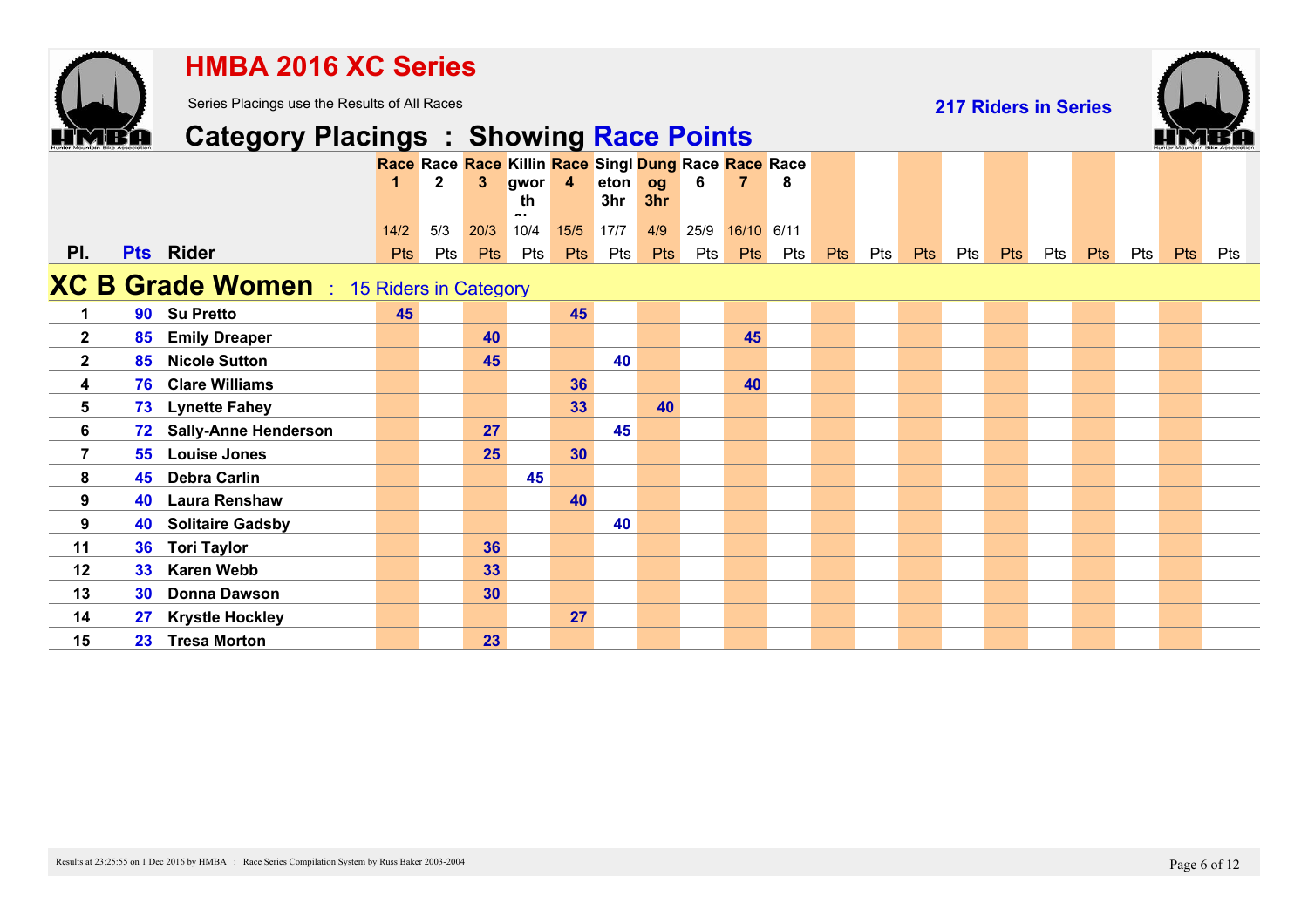|                         |            | <b>HMBA 2016 XC Series</b>                     |                |                |              |                                                      |                |                |                       |      |                |          |     |     |            |     |                             |     |     |     |     |     |
|-------------------------|------------|------------------------------------------------|----------------|----------------|--------------|------------------------------------------------------|----------------|----------------|-----------------------|------|----------------|----------|-----|-----|------------|-----|-----------------------------|-----|-----|-----|-----|-----|
|                         |            | Series Placings use the Results of All Races   |                |                |              |                                                      |                |                |                       |      |                |          |     |     |            |     | <b>217 Riders in Series</b> |     |     |     |     |     |
|                         |            | <b>Category Placings : Showing Race Points</b> |                |                |              |                                                      |                |                |                       |      |                |          |     |     |            |     |                             |     |     |     |     |     |
|                         |            |                                                |                |                |              | Race Race Race Killin Race Singl Dung Race Race Race |                |                |                       |      |                |          |     |     |            |     |                             |     |     |     |     |     |
|                         |            |                                                |                | $\overline{2}$ | $\mathbf{3}$ | gwor<br>th                                           | $\overline{4}$ | eton<br>3hr    | og<br>3hr             | 6    | $\overline{7}$ | 8        |     |     |            |     |                             |     |     |     |     |     |
|                         |            |                                                | 14/2           | 5/3            | 20/3         | $\overline{\phantom{a}}$<br>10/4                     | 15/5           | 17/7           | 4/9                   | 25/9 | 16/10 6/11     |          |     |     |            |     |                             |     |     |     |     |     |
| PI.                     |            | <b>Pts</b> Rider                               | <b>Pts</b>     | Pts            | Pts          | Pts                                                  | Pts            | Pts            | Pts                   | Pts  | Pts            | Pts      | Pts | Pts | <b>Pts</b> | Pts | Pts                         | Pts | Pts | Pts | Pts | Pts |
|                         |            |                                                |                |                |              |                                                      |                |                |                       |      |                |          |     |     |            |     |                             |     |     |     |     |     |
|                         |            | <b>XC C Grade Men</b> : 83 Riders in Category  |                |                |              |                                                      |                |                |                       |      |                |          |     |     |            |     |                             |     |     |     |     |     |
| $\mathbf 1$             |            | 253 Steven Pryor<br><b>Darren O'Brien</b>      | 27<br>12       | 33             | 23           | 40<br>25                                             | 40             | 27<br>30       | 17 <sub>2</sub><br>45 |      | 36             | 33<br>45 |     |     |            |     |                             |     |     |     |     |     |
| $\mathbf{2}$<br>3       | 180<br>175 | <b>Colin Cole</b>                              |                |                |              | 45                                                   | 45             |                |                       |      | 45             | 40       |     |     |            |     |                             |     |     |     |     |     |
| $\overline{\mathbf{4}}$ | 166        | <b>Dallas Barham</b>                           | 25             | 30             | 40           |                                                      |                |                | 12                    | 27   | 27             | 5        |     |     |            |     |                             |     |     |     |     |     |
| 5                       | 156        | <b>John Carr</b>                               | $5\phantom{1}$ | 38             | 38           |                                                      | 9              | 11             | 30                    | 25   |                |          |     |     |            |     |                             |     |     |     |     |     |
| 6                       | 150        | <b>Clint Musgrove</b>                          | 19             |                | 27           |                                                      | 17             | 6              |                       | 30   | 21             | 30       |     |     |            |     |                             |     |     |     |     |     |
| $\overline{7}$          | 140        | <b>Thomas Button</b>                           | 40             | 45             |              | 23                                                   | 27             | 5              |                       |      |                |          |     |     |            |     |                             |     |     |     |     |     |
| 8                       | 139        | <b>Philip Dunne</b>                            |                | 40             | 45           |                                                      | 19             | 5              |                       |      | 30             |          |     |     |            |     |                             |     |     |     |     |     |
| 9                       | 113        | <b>Max Kozlik</b>                              | $5\phantom{1}$ |                |              |                                                      |                | 32             | 32 <sub>2</sub>       |      | 45             |          |     |     |            |     |                             |     |     |     |     |     |
| 10                      | 110        | Joe De Kock                                    | 23             |                |              |                                                      | 21             | $5\phantom{a}$ |                       | 36   |                | 25       |     |     |            |     |                             |     |     |     |     |     |
| 11                      | 105        | John Henry                                     | 15             | 36             |              |                                                      | 30             | $5\phantom{a}$ | 19                    |      |                |          |     |     |            |     |                             |     |     |     |     |     |
| 12                      | 102        | <b>Matthew Pryor</b>                           | 14             | 21             | 21           | 19                                                   | 12             |                |                       |      |                | 15       |     |     |            |     |                             |     |     |     |     |     |
| 13                      | 101        | <b>Jeremy Dawes</b>                            | 17             |                |              | 30                                                   |                | 21             |                       |      | 33             |          |     |     |            |     |                             |     |     |     |     |     |
| 13                      | 101        | <b>Matthew Rogers</b>                          |                |                |              | 36                                                   | 25             |                |                       |      | 40             |          |     |     |            |     |                             |     |     |     |     |     |
| 15                      | 99         | <b>David Tolmie</b>                            | 30             | 27             |              |                                                      | 23             | 19             |                       |      |                |          |     |     |            |     |                             |     |     |     |     |     |
| 16                      | 89         | <b>Mark Welsh</b>                              | 11             | 15             | 17           | 17                                                   | 8              |                |                       |      |                | 21       |     |     |            |     |                             |     |     |     |     |     |
| 17                      | 78         | <b>Christopher Humphries</b>                   | 45             | 33             |              |                                                      |                |                |                       |      |                |          |     |     |            |     |                             |     |     |     |     |     |
| 18                      | 74         | anthony lloyd-jones                            |                |                |              |                                                      | 36             |                | 13                    |      | 25             |          |     |     |            |     |                             |     |     |     |     |     |
| 19                      | 69         | <b>John Fahey</b>                              |                |                |              | 13                                                   | 33             |                | 23                    |      |                |          |     |     |            |     |                             |     |     |     |     |     |
| 20                      | 63         | <b>Mathew Frost</b>                            |                |                |              | 27                                                   | 13             |                |                       |      | 23             |          |     |     |            |     |                             |     |     |     |     |     |
| 21                      | 61         | <b>Leonardo MAZZETTI</b>                       |                |                | 36           |                                                      |                | 25             |                       |      |                |          |     |     |            |     |                             |     |     |     |     |     |
| 22                      | 60         | <b>Paul Reid</b>                               |                |                |              | 12                                                   |                | 12             | 36                    |      |                |          |     |     |            |     |                             |     |     |     |     |     |
| 23                      | 59         | <b>James Button</b>                            |                | 17             |              |                                                      | 14             | $5\phantom{a}$ |                       |      |                | 23       |     |     |            |     |                             |     |     |     |     |     |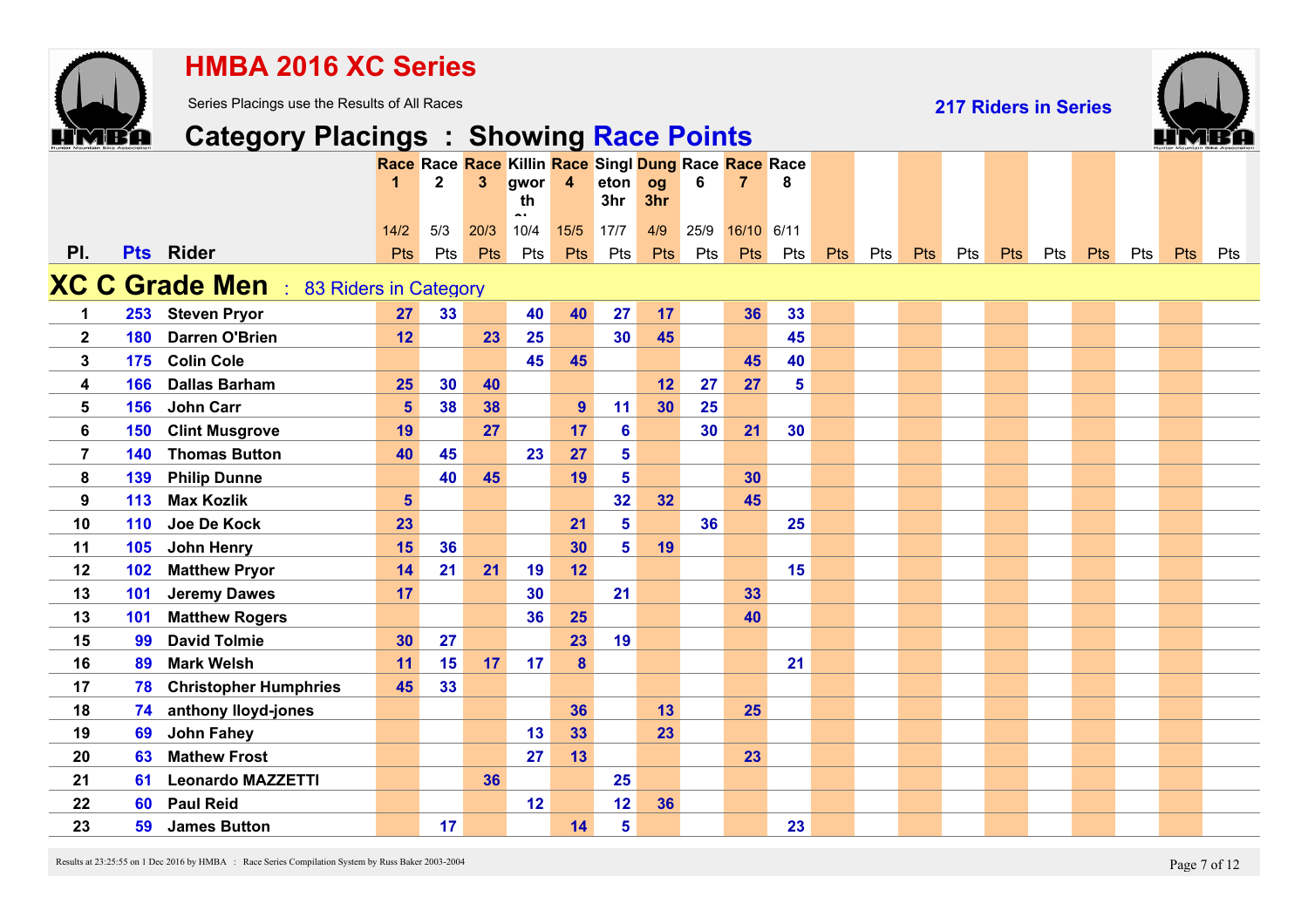

### **HMBA 2016 XC Series**

Series Placings use the Results of All Races

**217 Riders in Series**



# **Category Placings : Showing Race Points**

|     |                 |                        | 1      | Race Race Race Killin Race Singl Dung Race Race Race<br>$\mathbf{2}$ | 3    | gwor                           | $\overline{\mathbf{4}}$ | eton                    | og  | 6    | 7          | 8   |     |     |     |     |            |     |     |     |     |     |
|-----|-----------------|------------------------|--------|----------------------------------------------------------------------|------|--------------------------------|-------------------------|-------------------------|-----|------|------------|-----|-----|-----|-----|-----|------------|-----|-----|-----|-----|-----|
|     |                 |                        |        |                                                                      |      | th<br>$\overline{\phantom{a}}$ |                         | 3 <sub>hr</sub>         | 3hr |      |            |     |     |     |     |     |            |     |     |     |     |     |
|     |                 |                        | $14/2$ | 5/3                                                                  | 20/3 | 10/4                           | $15/5$                  | 17/7                    | 4/9 | 25/9 | 16/10 6/11 |     |     |     |     |     |            |     |     |     |     |     |
| PI. | <b>Pts</b>      | <b>Rider</b>           | Pts    | Pts                                                                  | Pts  | Pts                            | Pts                     | Pts                     | Pts | Pts  | <b>Pts</b> | Pts | Pts | Pts | Pts | Pts | <b>Pts</b> | Pts | Pts | Pts | Pts | Pts |
| 24  | 56              | <b>Stephen Powis</b>   |        | 23                                                                   | 33   |                                |                         |                         |     |      |            |     |     |     |     |     |            |     |     |     |     |     |
| 25  | 54              | Jamie Marzato          |        |                                                                      |      | 33                             |                         |                         | 21  |      |            |     |     |     |     |     |            |     |     |     |     |     |
| 26  | 50              | <b>Peter Mauro</b>     |        |                                                                      |      |                                |                         | 45                      |     |      |            | 5   |     |     |     |     |            |     |     |     |     |     |
| 27  | 48              | <b>Thomas Moore</b>    |        |                                                                      |      |                                | 15                      |                         |     | 33   |            |     |     |     |     |     |            |     |     |     |     |     |
| 28  | 46              | <b>Troy Fraser</b>     | 21     | 25                                                                   |      |                                |                         |                         |     |      |            |     |     |     |     |     |            |     |     |     |     |     |
| 29  | 45              | <b>Bruce Gow</b>       |        |                                                                      |      |                                |                         | 9                       |     | 23   |            | 13  |     |     |     |     |            |     |     |     |     |     |
| 29  | 45              | <b>Glen Kite</b>       |        |                                                                      |      |                                |                         |                         |     | 45   |            |     |     |     |     |     |            |     |     |     |     |     |
| 31  | 43              | Raea Khan              |        |                                                                      |      |                                |                         | $5\phantom{1}$          |     | 33   |            | 5   |     |     |     |     |            |     |     |     |     |     |
| 32  | 40              | <b>Ben Muller</b>      |        |                                                                      |      |                                |                         |                         | 40  |      |            |     |     |     |     |     |            |     |     |     |     |     |
| 33  | 36              | <b>Craig Johnston</b>  |        |                                                                      |      |                                |                         | 36                      |     |      |            |     |     |     |     |     |            |     |     |     |     |     |
| 33  | 36              | <b>Mitch Bartley</b>   | 36     |                                                                      |      |                                |                         |                         |     |      |            |     |     |     |     |     |            |     |     |     |     |     |
| 33  | 36              | <b>Stephen Morfett</b> |        |                                                                      |      |                                |                         |                         |     |      |            | 36  |     |     |     |     |            |     |     |     |     |     |
| 36  | 35              | <b>Jarrod Pryor</b>    |        |                                                                      |      | 11                             | $5\phantom{a}$          |                         |     |      |            | 19  |     |     |     |     |            |     |     |     |     |     |
| 37  | 34              | <b>Michael Ruban</b>   |        |                                                                      |      |                                | 11                      | 23                      |     |      |            |     |     |     |     |     |            |     |     |     |     |     |
| 38  | 33 <sub>°</sub> | <b>Matthew Brown</b>   | 33     |                                                                      |      |                                |                         |                         |     |      |            |     |     |     |     |     |            |     |     |     |     |     |
| 38  | 33 <sup>°</sup> | <b>Trenton Gray</b>    |        |                                                                      |      |                                |                         | 33                      |     |      |            |     |     |     |     |     |            |     |     |     |     |     |
| 40  | 30              | <b>DAVID AVARD</b>     |        |                                                                      |      |                                |                         | 5                       |     |      |            | 25  |     |     |     |     |            |     |     |     |     |     |
| 40  | 30              | <b>Matthew Frost</b>   |        |                                                                      | 30   |                                |                         |                         |     |      |            |     |     |     |     |     |            |     |     |     |     |     |
| 40  | 30              | <b>Scott Wevers</b>    |        |                                                                      |      |                                |                         | 5                       | 25  |      |            |     |     |     |     |     |            |     |     |     |     |     |
| 40  | 30              | <b>Wayne BARTLETT</b>  |        |                                                                      | 25   |                                |                         | $\overline{\mathbf{5}}$ |     |      |            |     |     |     |     |     |            |     |     |     |     |     |
| 44  | 27              | <b>Andrew Gresham</b>  |        |                                                                      |      |                                |                         |                         |     |      |            | 27  |     |     |     |     |            |     |     |     |     |     |
| 44  | 27              | <b>Andrew Hodgson</b>  |        |                                                                      |      |                                |                         |                         | 27  |      |            |     |     |     |     |     |            |     |     |     |     |     |
| 46  | 25              | <b>James Saunders</b>  |        |                                                                      |      |                                |                         |                         | 25  |      |            |     |     |     |     |     |            |     |     |     |     |     |
| 47  | 24              | <b>Gordon Lewins</b>   |        |                                                                      | 11   |                                | 5 <sup>5</sup>          | 8                       |     |      |            |     |     |     |     |     |            |     |     |     |     |     |
| 48  | 21              | <b>Bradley Jackson</b> |        |                                                                      |      | 21                             |                         |                         |     |      |            |     |     |     |     |     |            |     |     |     |     |     |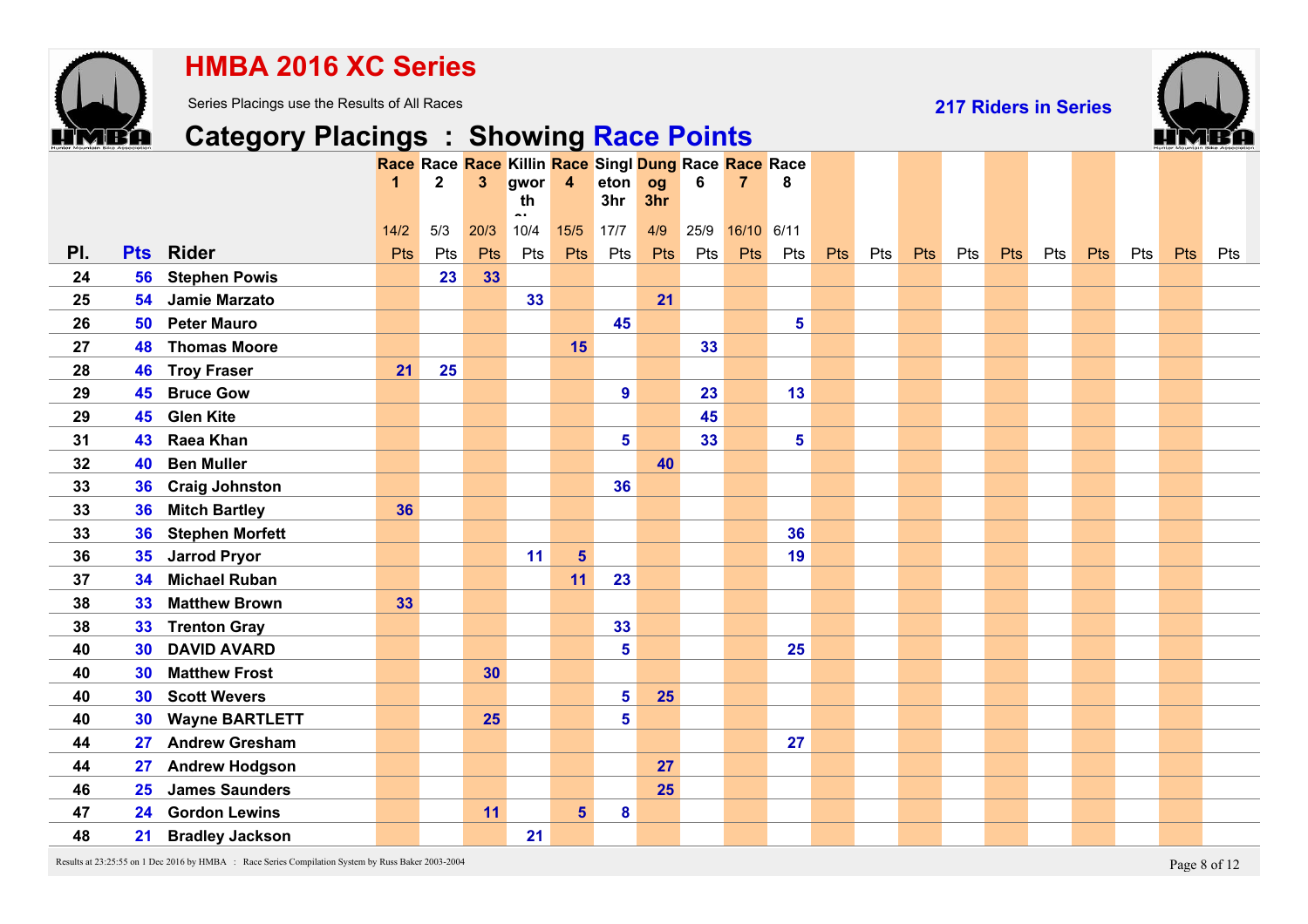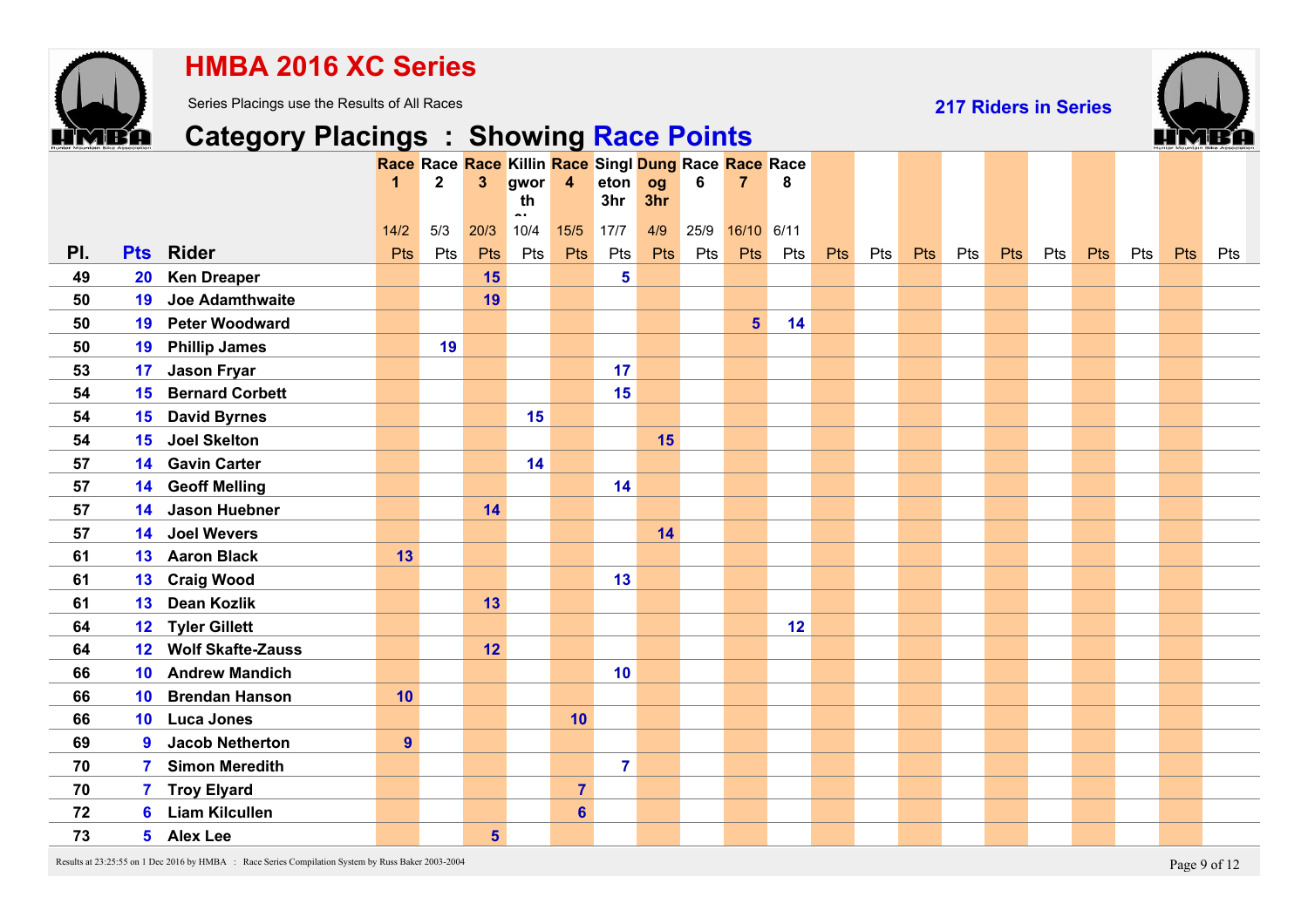

### **HMBA 2016 XC Series**

Series Placings use the Results of All Races

**217 Riders in Series**



## **Category Placings : Showing Race Points**

|     |                          |                |              |            | Race Race Race Killin Race Singl Dung Race Race Race |                |      |            |      |            |     |     |     |            |     |            |     |            |     |     |     |
|-----|--------------------------|----------------|--------------|------------|------------------------------------------------------|----------------|------|------------|------|------------|-----|-----|-----|------------|-----|------------|-----|------------|-----|-----|-----|
|     |                          | 1.             | $\mathbf{2}$ |            | gwor                                                 | $\overline{4}$ | eton | og         | 6    | 7          | 8   |     |     |            |     |            |     |            |     |     |     |
|     |                          |                |              |            | th<br>. .                                            |                | 3hr  | 3hr        |      |            |     |     |     |            |     |            |     |            |     |     |     |
|     |                          | 14/2           | 5/3          | 20/3       | 10/4                                                 | 15/5           | 17/7 | 4/9        | 25/9 | 16/10 6/11 |     |     |     |            |     |            |     |            |     |     |     |
| PI. | <b>Pts</b> Rider         | Pts            | Pts          | <b>Pts</b> | Pts                                                  | <b>Pts</b>     | Pts  | <b>Pts</b> | Pts  | <b>Pts</b> | Pts | Pts | Pts | <b>Pts</b> | Pts | <b>Pts</b> | Pts | <b>Pts</b> | Pts | Pts | Pts |
| 73  | <b>5</b> Daniel Hotchkis |                |              |            |                                                      |                | 5    |            |      |            |     |     |     |            |     |            |     |            |     |     |     |
| 73  | 5 Darren Crouch          |                |              |            |                                                      | 5 <sup>5</sup> |      |            |      |            |     |     |     |            |     |            |     |            |     |     |     |
| 73  | 5 Dean Bradshaw          |                |              |            |                                                      |                | 5    |            |      |            |     |     |     |            |     |            |     |            |     |     |     |
| 73  | 5 Grant Hill             |                |              |            |                                                      |                | 5    |            |      |            |     |     |     |            |     |            |     |            |     |     |     |
| 73  | 5 Josh Hockley           |                |              |            |                                                      | 5 <sup>5</sup> |      |            |      |            |     |     |     |            |     |            |     |            |     |     |     |
| 73  | 5 Justin Spaull          | 5 <sup>1</sup> |              |            |                                                      |                |      |            |      |            |     |     |     |            |     |            |     |            |     |     |     |
| 73  | 5 Kim Nguyen             |                |              |            |                                                      |                | 5    |            |      |            |     |     |     |            |     |            |     |            |     |     |     |
| 73  | 5 Paul Kehoe             |                |              |            |                                                      |                | 5    |            |      |            |     |     |     |            |     |            |     |            |     |     |     |
| 73  | 5 Philip Mullard         |                |              |            |                                                      |                | 5    |            |      |            |     |     |     |            |     |            |     |            |     |     |     |
| 73  | 5 Scott Palmer           |                |              |            |                                                      |                | 5    |            |      |            |     |     |     |            |     |            |     |            |     |     |     |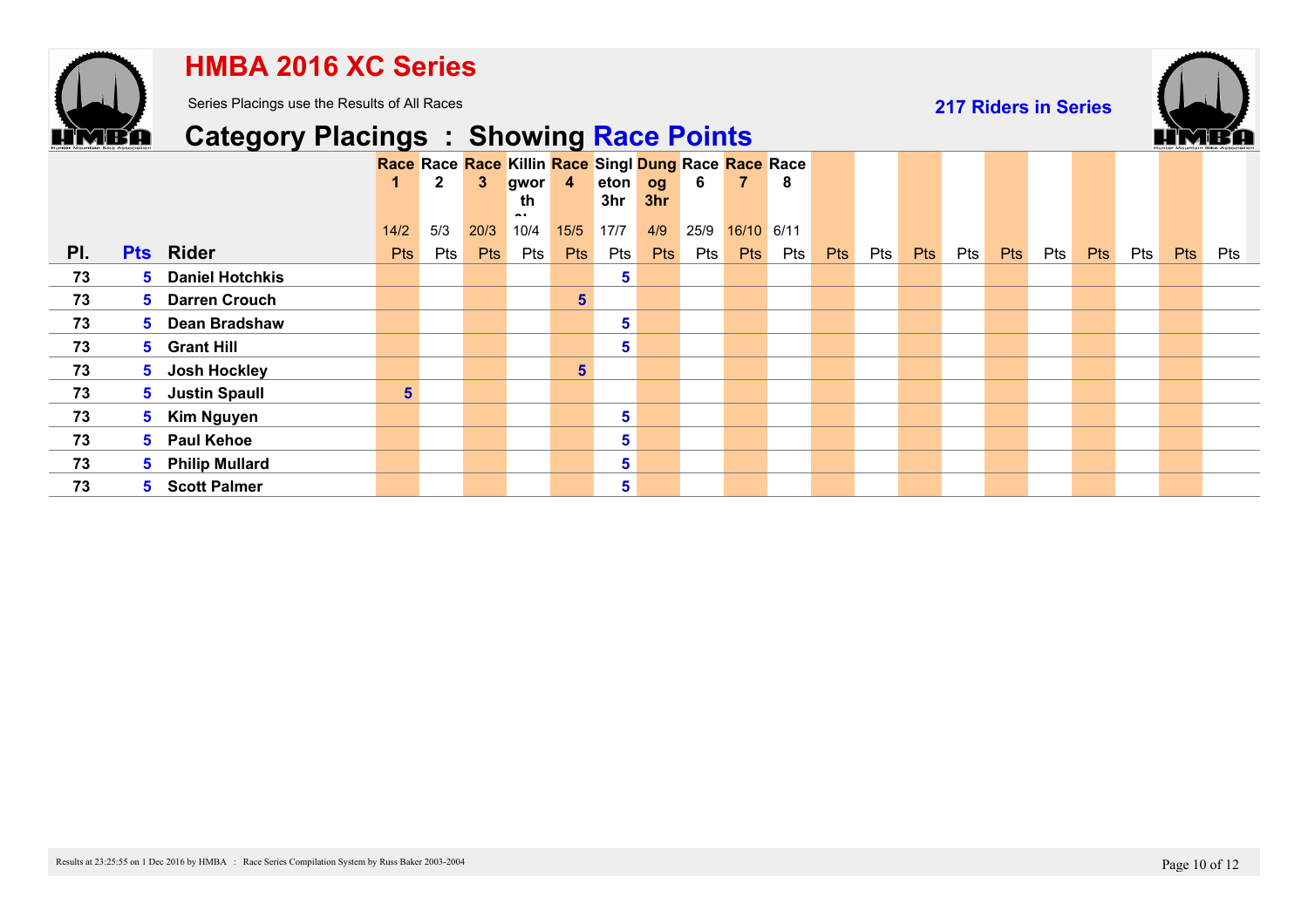|              |    | <b>HMBA 2016 XC Series</b>                     |            |              |            |            |                |                                                      |            |      |                |     |     |     |            |                             |            |            |            |     |            |     |
|--------------|----|------------------------------------------------|------------|--------------|------------|------------|----------------|------------------------------------------------------|------------|------|----------------|-----|-----|-----|------------|-----------------------------|------------|------------|------------|-----|------------|-----|
|              |    | Series Placings use the Results of All Races   |            |              |            |            |                |                                                      |            |      |                |     |     |     |            | <b>217 Riders in Series</b> |            |            |            |     |            |     |
|              |    | <b>Category Placings : Showing Race Points</b> |            |              |            |            |                |                                                      |            |      |                |     |     |     |            |                             |            |            |            |     |            |     |
|              |    |                                                |            |              |            |            |                | Race Race Race Killin Race Singl Dung Race Race Race |            |      | $\overline{7}$ |     |     |     |            |                             |            |            |            |     |            |     |
|              |    |                                                |            | $\mathbf{2}$ | 3          | gwor<br>th | $\overline{4}$ | eton og<br>3hr                                       | 3hr        | -6   |                | -8  |     |     |            |                             |            |            |            |     |            |     |
|              |    |                                                | 14/2       | 5/3          | 20/3       | 10/4       | 15/5           | 17/7                                                 | 4/9        | 25/9 | 16/10 6/11     |     |     |     |            |                             |            |            |            |     |            |     |
| PI.          |    | <b>Pts</b> Rider                               | <b>Pts</b> | Pts          | <b>Pts</b> | Pts        | <b>Pts</b>     | Pts                                                  | <b>Pts</b> | Pts  | <b>Pts</b>     | Pts | Pts | Pts | <b>Pts</b> | Pts                         | <b>Pts</b> | <b>Pts</b> | <b>Pts</b> | Pts | <b>Pts</b> | Pts |
|              |    | <b>XC C Grade Women</b> : 2 Riders in Category |            |              |            |            |                |                                                      |            |      |                |     |     |     |            |                             |            |            |            |     |            |     |
|              | 90 | <b>Alicia Reed</b>                             |            |              |            | 45         |                |                                                      |            |      |                | 45  |     |     |            |                             |            |            |            |     |            |     |
| $\mathbf{2}$ | 45 | <b>Therese Auton</b>                           | 45         |              |            |            |                |                                                      |            |      |                |     |     |     |            |                             |            |            |            |     |            |     |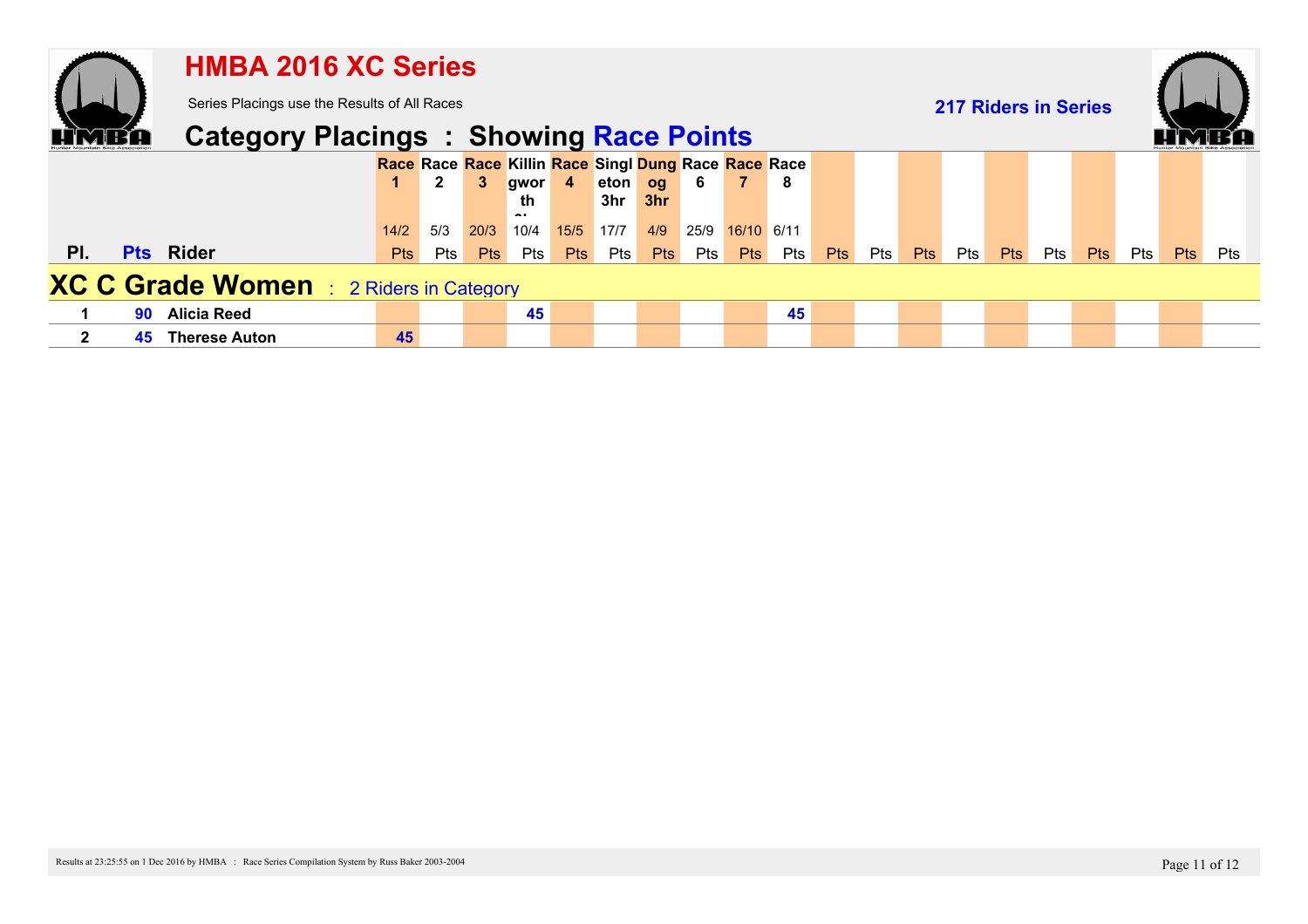|                  |     | <b>HMBA 2016 XC Series</b>                     |                                                      |              |                |                                |                         |      |     |                |                |     |            |     |     |                             |            |     |     |     |            |     |
|------------------|-----|------------------------------------------------|------------------------------------------------------|--------------|----------------|--------------------------------|-------------------------|------|-----|----------------|----------------|-----|------------|-----|-----|-----------------------------|------------|-----|-----|-----|------------|-----|
|                  |     | Series Placings use the Results of All Races   |                                                      |              |                |                                |                         |      |     |                |                |     |            |     |     | <b>217 Riders in Series</b> |            |     |     |     |            |     |
|                  |     | <b>Category Placings : Showing Race Points</b> |                                                      |              |                |                                |                         |      |     |                |                |     |            |     |     |                             |            |     |     |     |            |     |
|                  |     |                                                | Race Race Race Killin Race Singl Dung Race Race Race |              |                |                                |                         |      |     |                |                |     |            |     |     |                             |            |     |     |     |            |     |
|                  |     |                                                |                                                      | $\mathbf{2}$ | $3\phantom{a}$ | gwor                           | $\overline{\mathbf{4}}$ | eton | og  | 6              | $\overline{7}$ | 8   |            |     |     |                             |            |     |     |     |            |     |
|                  |     |                                                |                                                      |              |                | th<br>$\overline{\phantom{a}}$ |                         | 3hr  | 3hr |                |                |     |            |     |     |                             |            |     |     |     |            |     |
|                  |     |                                                | $14/2$                                               | 5/3          | 20/3           | 10/4                           | $15/5$                  | 17/7 | 4/9 | 25/9           | 16/10 6/11     |     |            |     |     |                             |            |     |     |     |            |     |
| PI.              |     | Pts Rider                                      | <b>Pts</b>                                           | Pts          | <b>Pts</b>     | Pts                            | Pts                     | Pts  | Pts | Pts            | Pts            | Pts | <b>Pts</b> | Pts | Pts | Pts                         | <b>Pts</b> | Pts | Pts | Pts | <b>Pts</b> | Pts |
|                  |     | <b>XC D Grade Men</b> : 34 Riders in Category  |                                                      |              |                |                                |                         |      |     |                |                |     |            |     |     |                             |            |     |     |     |            |     |
| $\mathbf 1$      | 233 | <b>Jayson Carr</b>                             | 40                                                   | 40           | 27             |                                | $5\phantom{a}$          | 38   | 38  | 45             |                |     |            |     |     |                             |            |     |     |     |            |     |
| $\mathbf{2}$     | 206 | <b>Anthony Edwards</b>                         |                                                      | 25           | 33             |                                | 36                      | 45   | 45  | $5\phantom{a}$ |                | 17  |            |     |     |                             |            |     |     |     |            |     |
| 3                | 200 | <b>Andrew Hardy</b>                            |                                                      | 23           | 36             |                                |                         | 25   | 36  | 40             |                | 40  |            |     |     |                             |            |     |     |     |            |     |
| 4                | 180 | <b>Shane Bowen</b>                             |                                                      |              |                |                                |                         | 36   | 36  | 36             | 36             | 36  |            |     |     |                             |            |     |     |     |            |     |
| 5                | 170 | <b>Toby Bogaerts</b>                           | 45                                                   |              |                |                                |                         | 43   | 43  | 40             |                |     |            |     |     |                             |            |     |     |     |            |     |
| $6\phantom{a}$   | 168 | <b>Russell Hart</b>                            |                                                      | 33           | 45             | 45                             | 45                      |      |     |                |                |     |            |     |     |                             |            |     |     |     |            |     |
| 7                | 156 | <b>Jarrad Stowe</b>                            |                                                      |              |                |                                |                         | 39   | 39  |                | 33             | 45  |            |     |     |                             |            |     |     |     |            |     |
| 8                | 136 | <b>Darren Kane</b>                             | $5\phantom{1}$                                       | 21           | 21             |                                | 33                      |      |     |                | 23             | 33  |            |     |     |                             |            |     |     |     |            |     |
| $\boldsymbol{9}$ | 88  | <b>Robert Pretty</b>                           | 36                                                   | 27           | 25             |                                |                         |      |     |                |                |     |            |     |     |                             |            |     |     |     |            |     |
| 10               | 85  | <b>Gabe Moretti</b>                            |                                                      |              |                |                                |                         | 45   |     |                | 40             |     |            |     |     |                             |            |     |     |     |            |     |
| 11               | 75  | <b>Tom Lloyd-Jones</b>                         |                                                      |              |                |                                |                         |      | 45  |                | 30             |     |            |     |     |                             |            |     |     |     |            |     |
| 12               | 61  | <b>Will Lloyd-Jones</b>                        |                                                      |              |                |                                |                         |      | 40  |                | 21             |     |            |     |     |                             |            |     |     |     |            |     |
| 13               | 60  | <b>Josh Smailes</b>                            |                                                      | 30           | 30             |                                |                         |      |     |                |                |     |            |     |     |                             |            |     |     |     |            |     |
| 14               | 45  | <b>David Middleton</b>                         |                                                      | 45           |                |                                |                         |      |     |                |                |     |            |     |     |                             |            |     |     |     |            |     |
| 15               | 40  | <b>Adam Fawcett</b>                            |                                                      |              |                |                                |                         |      | 40  |                |                |     |            |     |     |                             |            |     |     |     |            |     |
| 15               | 40  | <b>Billie Keenan</b>                           |                                                      |              |                |                                |                         | 40   |     |                |                |     |            |     |     |                             |            |     |     |     |            |     |
| 15               | 40  | <b>James Betterridge</b>                       |                                                      |              |                | 40                             |                         |      |     |                |                |     |            |     |     |                             |            |     |     |     |            |     |
| 15               | 40  | <b>Mark Nelmes</b>                             |                                                      |              |                |                                |                         | 40   |     |                |                |     |            |     |     |                             |            |     |     |     |            |     |
| 15               | 40  | <b>Thomas Michel</b>                           |                                                      |              |                |                                | 40                      |      |     |                |                |     |            |     |     |                             |            |     |     |     |            |     |
| 20               | 38  | <b>Humphrey Karanja</b>                        |                                                      |              |                |                                |                         |      |     |                | 27             | 11  |            |     |     |                             |            |     |     |     |            |     |
| 21               | 36  | <b>Gabriel Moylan</b>                          |                                                      |              |                |                                |                         | 36   |     |                |                |     |            |     |     |                             |            |     |     |     |            |     |
| 21               | 36  | <b>Ian Vickers</b>                             |                                                      |              |                |                                |                         | 36   |     |                |                |     |            |     |     |                             |            |     |     |     |            |     |
| 23               | 33  | Dean Brennan                                   |                                                      |              |                |                                |                         | 33   |     |                |                |     |            |     |     |                             |            |     |     |     |            |     |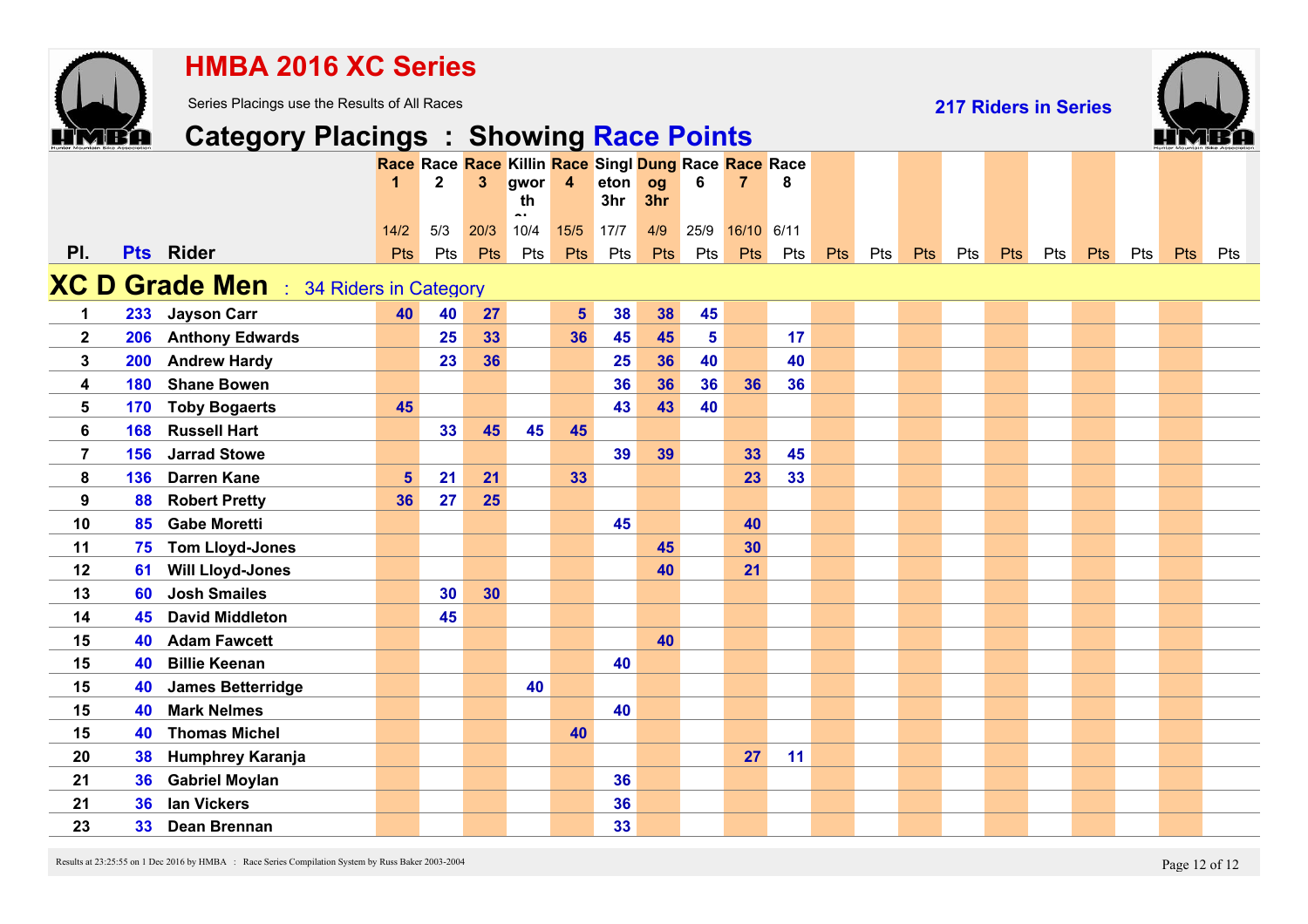

### **HMBA 2016 XC Series**

Series Placings use the Results of All Races

**217 Riders in Series**



## **Category Placings : Showing Race Points**

|     |                 |                             |            | $\mathbf{2}$ | 3.         | gwor 4            |            | Race Race Race Killin Race Singl Dung Race Race Race<br>eton og |            | 6    | 7              | 8   |     |     |            |     |            |     |            |     |     |     |
|-----|-----------------|-----------------------------|------------|--------------|------------|-------------------|------------|-----------------------------------------------------------------|------------|------|----------------|-----|-----|-----|------------|-----|------------|-----|------------|-----|-----|-----|
|     |                 |                             | 14/2       | 5/3          | 20/3       | th<br>. .<br>10/4 | 15/5       | 3hr<br>17/7                                                     | 3hr<br>4/9 | 25/9 | 16/10 6/11     |     |     |     |            |     |            |     |            |     |     |     |
| PI. |                 | <b>Pts</b> Rider            | <b>Pts</b> | Pts          | <b>Pts</b> | Pts               | <b>Pts</b> | Pts                                                             | <b>Pts</b> | Pts  | <b>Pts</b>     | Pts | Pts | Pts | <b>Pts</b> | Pts | <b>Pts</b> | Pts | <b>Pts</b> | Pts | Pts | Pts |
| 23  |                 | 33 Keenan Rogers            |            |              |            |                   |            |                                                                 | 33         |      |                |     |     |     |            |     |            |     |            |     |     |     |
| 25  | <b>30</b>       | <b>Shane Scaysbrook</b>     |            |              |            |                   |            | 30                                                              |            |      |                |     |     |     |            |     |            |     |            |     |     |     |
| 25  |                 | 30 Shayne Gillett           |            |              |            |                   |            |                                                                 |            |      |                | 30  |     |     |            |     |            |     |            |     |     |     |
| 27  | 27              | <b>Graham McCloy</b>        |            |              |            |                   |            | 27                                                              |            |      |                |     |     |     |            |     |            |     |            |     |     |     |
| 28  |                 | 25 Gabe Moylan              |            |              |            |                   |            |                                                                 |            |      | 25             |     |     |     |            |     |            |     |            |     |     |     |
| 29  | 23 <sup>°</sup> | <b>Jamie Tredinnick</b>     |            |              |            |                   |            | 23                                                              |            |      |                |     |     |     |            |     |            |     |            |     |     |     |
| 29  |                 | 23 Matthew McDonald         |            |              | 23         |                   |            |                                                                 |            |      |                |     |     |     |            |     |            |     |            |     |     |     |
| 31  | 21 <sup>1</sup> | <b>Isaac Scott</b>          |            |              |            |                   |            | 21                                                              |            |      |                |     |     |     |            |     |            |     |            |     |     |     |
| 32  | 19              | <b>Allen Shrimpton</b>      |            |              | 19         |                   |            |                                                                 |            |      |                |     |     |     |            |     |            |     |            |     |     |     |
| 33  |                 | 5 Billy Keenan              |            |              |            |                   |            |                                                                 |            |      | $5\phantom{1}$ |     |     |     |            |     |            |     |            |     |     |     |
| 33  |                 | <b>5</b> Dominic Stanbridge |            |              |            |                   |            |                                                                 |            |      | 5              |     |     |     |            |     |            |     |            |     |     |     |